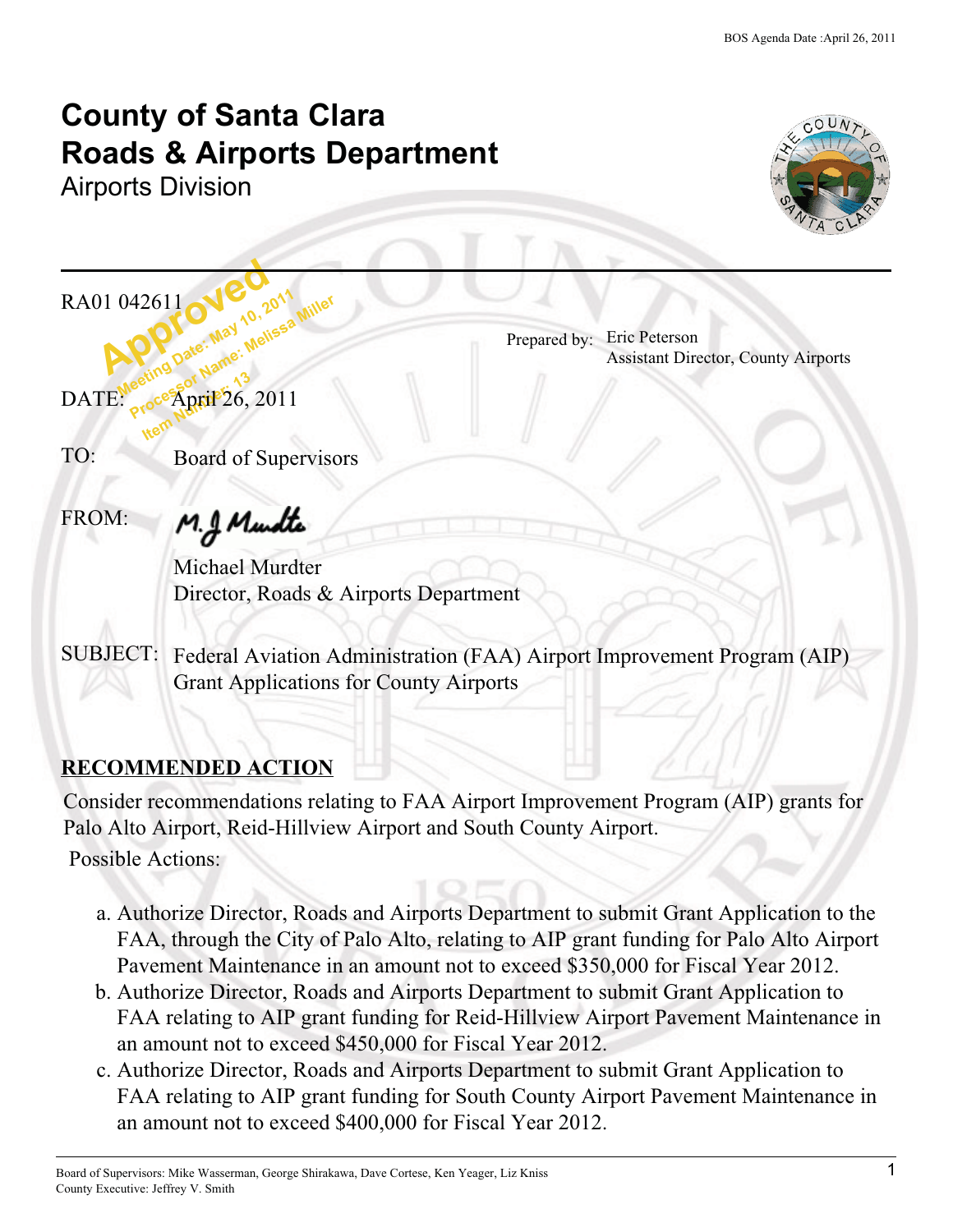- d. Authorize Director, Roads and Airports Department to submit Grant Applications to the California Department of Transportation (Caltrans) for state matching funds upon receiving FAA AIP grant offers for any of the above applications, following approval by County Counsel as to form and legality, and approval by the Office of the County Executive. Delegation of authority shall expire on June 30, 2012.
- e. Authorize President to accept grant offers from the FAA and Caltrans.

# **FISCAL IMPLICATIONS**

CAL IMPLICATIE **MELICATIONS**<br>is no fiscal impact to the<br>rant applications for the compact of the<br>0,000) would be funded list to for providing match (\$1,200,000) would be funded by FAA AIP grants. The Airport Enterprise Fund (AEF) is<br>responsible for providing matching funds for the remaining 5%, up to half of which could<br>potentially be funded through matching funds fro There is no fiscal impact to the County General Fund. The total estimated project costs for all AIP grant applications for the current grant funding cycle is \$1,263,000, of which 95% responsible for providing matching funds for the remaining 5%, up to half of which could potentially be funded through matching funds from the Caltrans Division of Aeronautics. The Department will bring forward an Appropriation Modification (F-85) for Board approval for any grants received.

#### **CONTRACT HISTORY**

None.

# **REASONS FOR RECOMMENDATION**

The Aviation Investment and Reform Act for the 21st Century (AIR-21) included funding for the Airport Improvement Program (AIP). Airport staff has identified the following projects at the three County airports eligible for federal and state funding:

- 1. Pavement Maintenance at Palo Alto Airport (\$350,000) The parking ramp, taxiways and airport runway are in need of crack sealing and pavement repair. This grant will fund the design and construction of the first phase of a multi-year pavement repair program, address signage issues, and make improvements requested by the FAA.
- 2. Pavement Maintenance at Reid-Hillview Airport (\$450,000) The parking ramp, taxiways and runways are in need of crack sealing and pavement repair. This grant will fund the design and construction of the first phase of a multi-year pavement repair program, address signage issues, and make improvements requested by the FAA.
- 3. Pavement Maintenance at South County Airports (\$400,000) The parking ramp, taxiways and runways are in need of crack sealing and pavement repair. This grant will fund the design and construction of the first phase of a multi-year pavement repair program, address signage issues, and make improvements requested by the FAA.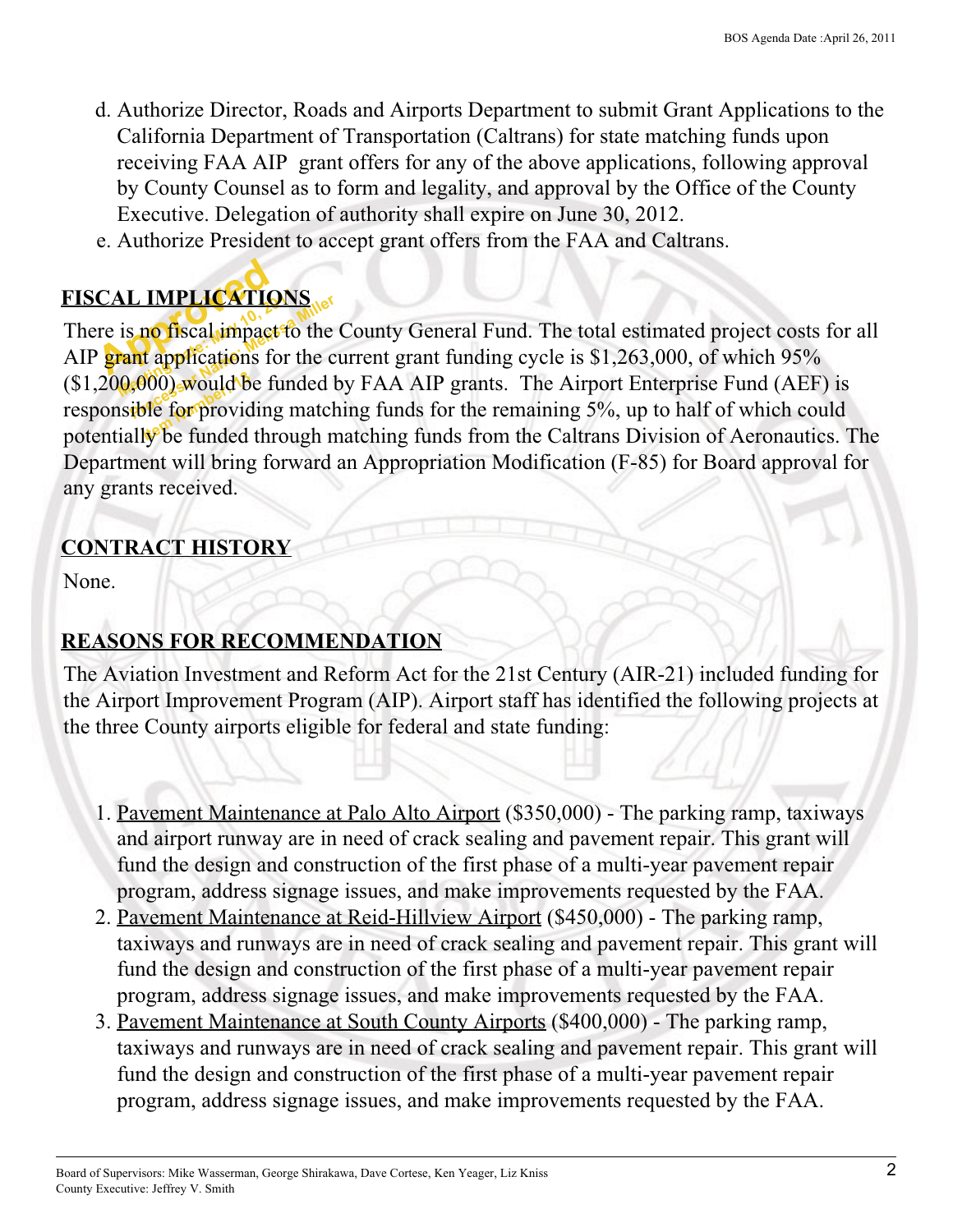(No. 21), Economic Nondiscrimination (No. 22), Exclusive Rights (No. 23), Fee and Rental<br>Structure (No. 24), Airport Revenues (No. 25), Airport Layout Plan (No. 29) and Disposal c<br>Land (No. 31).<br>Name: Wells 52 ure (No. 24), Airport Rev<br>(No. 31)<br>stent with the procedure extent with the procedure extend Acceptance of the grant offers will obligate the County to accomplish the described projects and adhere to the terms, conditions and assurances contained in the grant agreement for a period not to exceed 20 years. Should the County fail to comply, a pro-rata return of grant monies may be required. Attachment 1, Paragraph C lists 37 grant assurances covering a wide variety of subject matter including Operation & Maintenance (No. 19), Compatible Land Use Structure (No. 24), Airport Revenues (No. 25), Airport Layout Plan (No. 29) and Disposal of Land  $(No.31)$ .

Consistent with the procedure established several years ago, the grant application for Palo<br>Alto Airport will be submitted to the FAA through the City of Palo Alto since the grant Alto Airport will be submitted to the FAA through the City of Palo Alto since the grant assurances will extend beyond the expiration of the County's lease with the City. Department staff discussed the proposed grant application in a meeting with City staff on March 29, 2011 and City staff indicated that it supported the project.

# **CONSEQUENCES OF NEGATIVE ACTION**

The County will not apply for FAA AIP grant funds or state matching funds and the proposed projects will not proceed.

# **STEPS FOLLOWING APPROVAL**

1. Upon receiving FAA and State grant offers, Execute (as described) the original and three copies for each FAA Grant Offer and each State Grant Offer.

The grant offers consist of two parts:

Part One: "IN THE WITNESS WHEREOF"

Part Two: "ACCEPTANCE"

The FAA and State requires the ACCEPTANCE to be first signed by the President and attested by the Clerk of the Board. The "Certificate of Sponsor's Attorney" shall then be executed with the same (or later) date of the execution.

2. Upon completion of step one above, return to Lupe Rosales, 101 Skyport Drive, San Jose, CA 95110